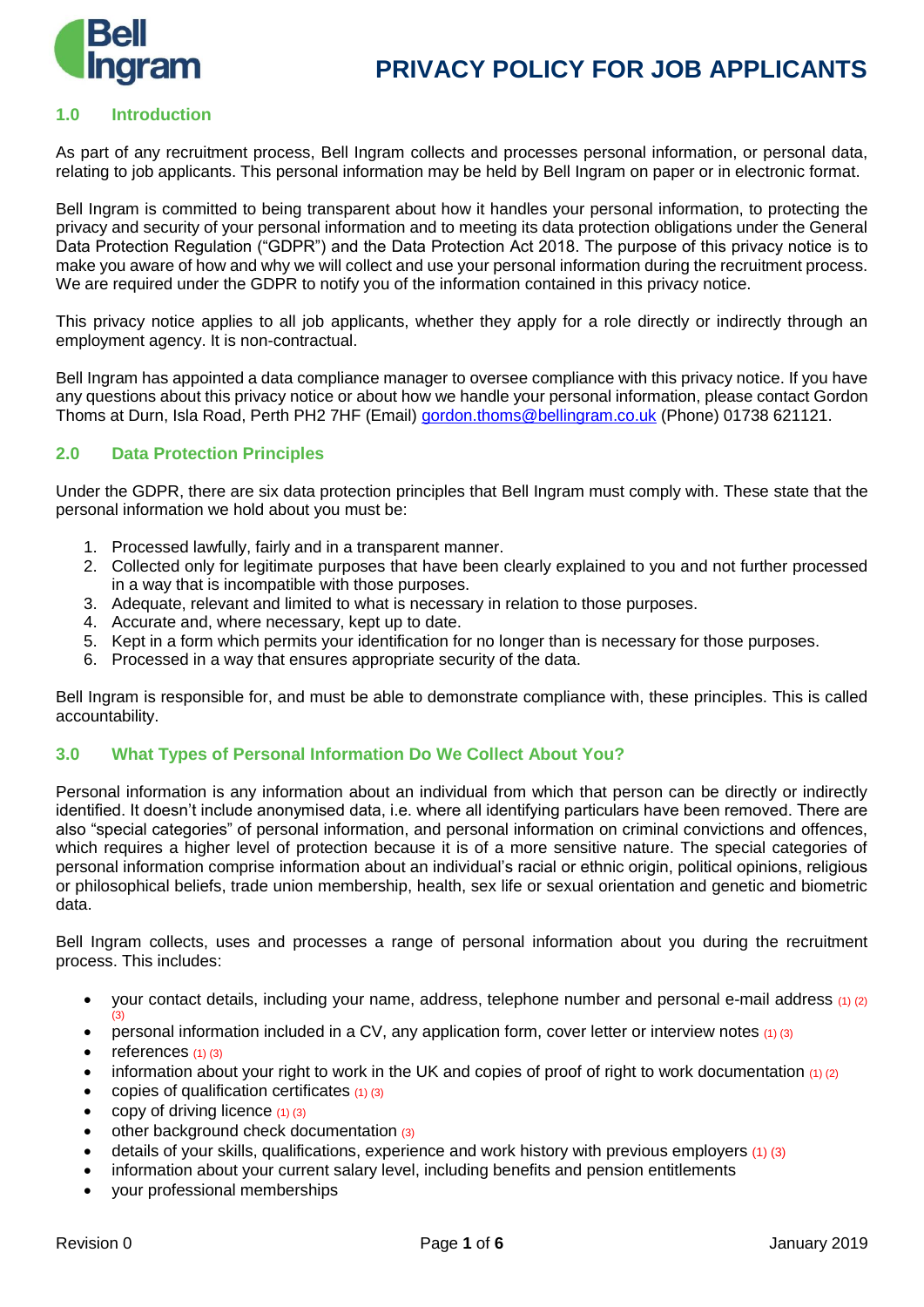

Bell Ingram may also collect, use and process the following special categories of your personal information during the recruitment process:

- whether or not you have a disability for which Bell Ingram needs to make reasonable adjustments during the recruitment process
- information about criminal convictions and offences.

## **4.0 How Do We Collect Your Personal Information?**

Bell Ingram collects personal information about you during the recruitment process either directly from you or sometimes from a third party such as an employment agency. We may also collect personal information from other external third parties, such as references from current and former employers and information from background check providers. Other than employment agencies, Bell Ingram will only seek personal information from third parties during the recruitment process once an offer of employment or engagement has been made to you and we will inform you that we are doing so.

You are under no statutory or contractual obligation to provide personal information to Bell Ingram during the recruitment process.

Your personal information may be stored in different places, including on your application record, in Bell Ingram's HR management system and in other IT systems, such as the e-mail system.

## **5.0 Why and How Do We Use Your Personal Information?**

We will only use your personal information when the law allows us to. These are known as the legal bases for processing. We will use your personal information in one or more of the following circumstances:

- where we need to do so to take steps at your request prior to entering into a contract with you, or to enter into a contract with you (1)
- where we need to comply with a legal obligation (2)
- where it is necessary for our legitimate interests (or those of a third party), and your interests or your fundamental rights and freedoms do not override our interests (3).

We need all the types of personal information listed *under "What types of personal information do we collect about you?"* primarily to enable us to take steps at your request to enter into a contract with you, or to enter into a contract with you (1), and to enable us to comply with our legal obligations (2). In some cases, we may also use your personal information where it is necessary to pursue our legitimate interests (or those of a third party), provided that your interests or your fundamental rights and freedoms do not override our interests (3). Our legitimate interests include: pursuing our business by employing employees, workers and contractors; managing the recruitment process; conducting due diligence on prospective staff and performing effective internal administration. We have indicated, by using (1), (2) and/or (3) next to each type of personal information listed above, what lawful basis we are relying on to process that particular type of personal information.

The purposes for which we are processing, or will process, your personal information is to:

- manage the recruitment process and assess your suitability for employment or engagement
- decide to whom to offer a job
- comply with statutory and/or regulatory requirements and obligations, e.g. checking your right to work in the UK
- comply with the duty to make reasonable adjustments for disabled job applicants and with other disability discrimination obligations
- ensure compliance with your statutory rights
- ensure effective HR, personnel management and business administration
- monitor equal opportunities
- enable us to establish, exercise or defend possible legal claims

Please note that we may process your personal information without your consent, in compliance with these rules, where this is required or permitted by law.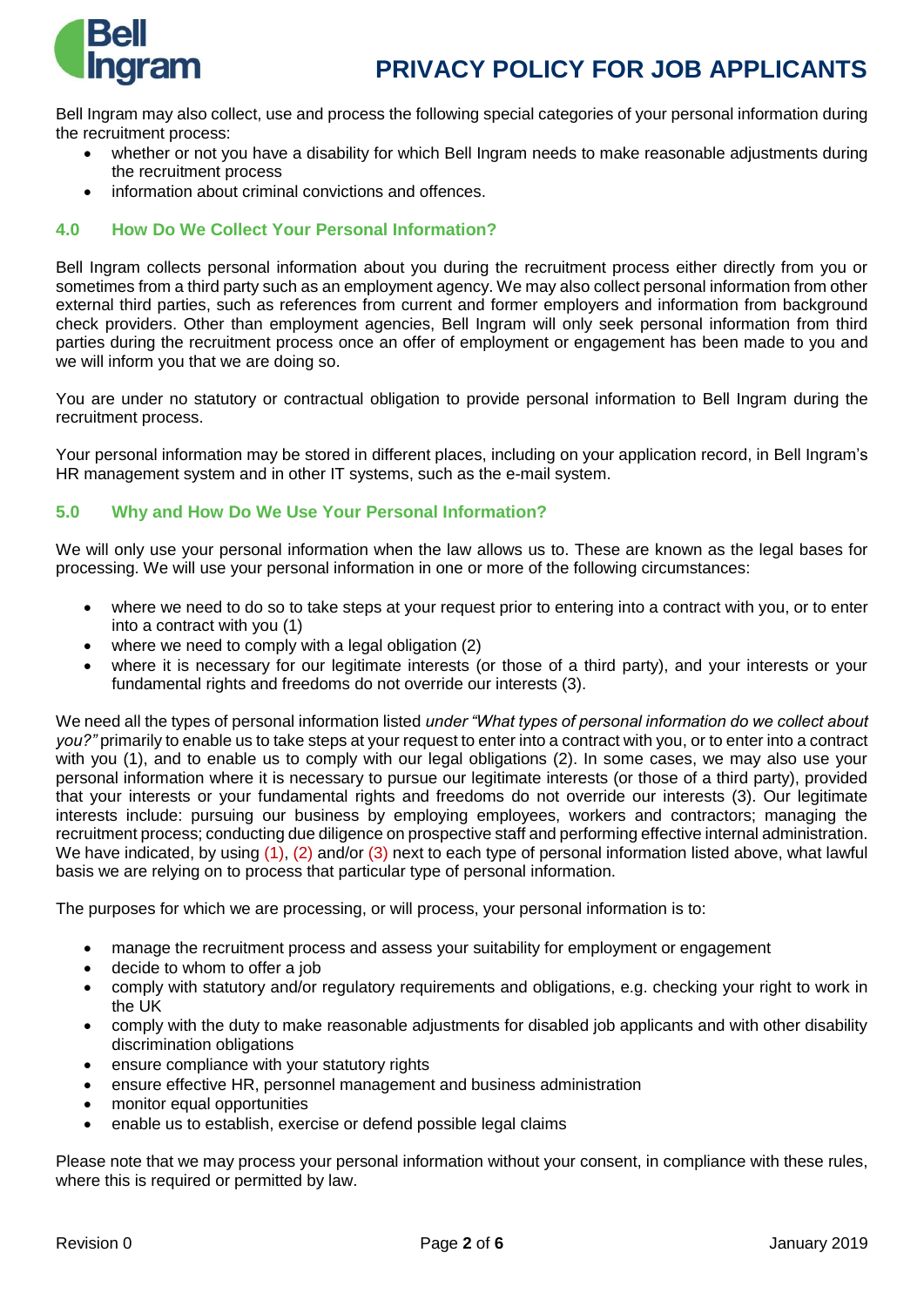

## **6.0 What If You Fail to Provide Personal Information?**

If you fail to provide certain personal information when requested, we may not be able to process your job application properly or at all, we may not be able to enter into a contract with you, or we may be prevented from complying with our legal obligations. You may also be unable to exercise your statutory rights.

### **7.0 Why and How Do We Use Your Sensitive Personal Information?**

We will only collect and use your sensitive personal information, which includes special categories of personal information and information about criminal convictions and offences, when the law additionally allows us to.

Some special categories of personal information, i.e. information about your health, and information about criminal convictions and offences, is also processed so that we can perform or exercise our obligations or rights under employment law and in line with our data protection policy.

We may also process information about your health and information about any criminal convictions and offences where we have your explicit written consent. In this case, we will first provide you with full details of the personal information we would like and the reason we need it, so that you can properly consider whether you wish to consent or not. It is entirely your choice whether to consent. Your consent can be withdrawn at any time.

The purposes for which we are processing, or will process, health information and information about any criminal convictions and offences, are to:

- assess your suitability for employment or engagement
- comply with statutory and/or regulatory requirements and obligations
- comply with the duty to make reasonable adjustments for disabled job applicants and with other disability discrimination obligations
- ensure compliance with your statutory rights
- ensure effective HR, personnel management and business administration
- monitor equal opportunities

Where Bell Ingram processes other special categories of personal information, this is done only for the purpose of equal opportunities monitoring in recruitment and in line with our data protection policy. Personal information that Bell Ingram uses for these purposes is either anonymised or is collected with your explicit written consent, which can be withdrawn at any time. It is entirely your choice whether to provide such personal information.

We may also occasionally use your special categories of personal information, and information about any criminal convictions and offences, where it is needed for the establishment, exercise or defence of legal claims.

#### **8.0 Change of Purpose**

We will only use your personal information for the purposes for which we collected it, i.e. for the recruitment exercise for which you have applied.

However, if your job application is unsuccessful, Bell Ingram may wish to keep your personal information on file in case there are future suitable employment opportunities with us. We will ask for your consent before we keep your personal information on file for this purpose. Your consent can be withdrawn at any time.

#### **9.0 Who Has Access to Your Personal Information?**

Your personal information may be shared internally within Bell Ingram for the purposes of the recruitment exercise, including with members of the HR department, members of the recruitment team, managers in the department which has the vacancy and IT staff if access to your personal information is necessary for the performance of their roles.

Bell Ingram will not share your personal information with third parties during the recruitment process unless your job application is successful, and we make you an offer of employment or engagement. At that stage, we may also share your personal information with third parties (and their designated agents), including: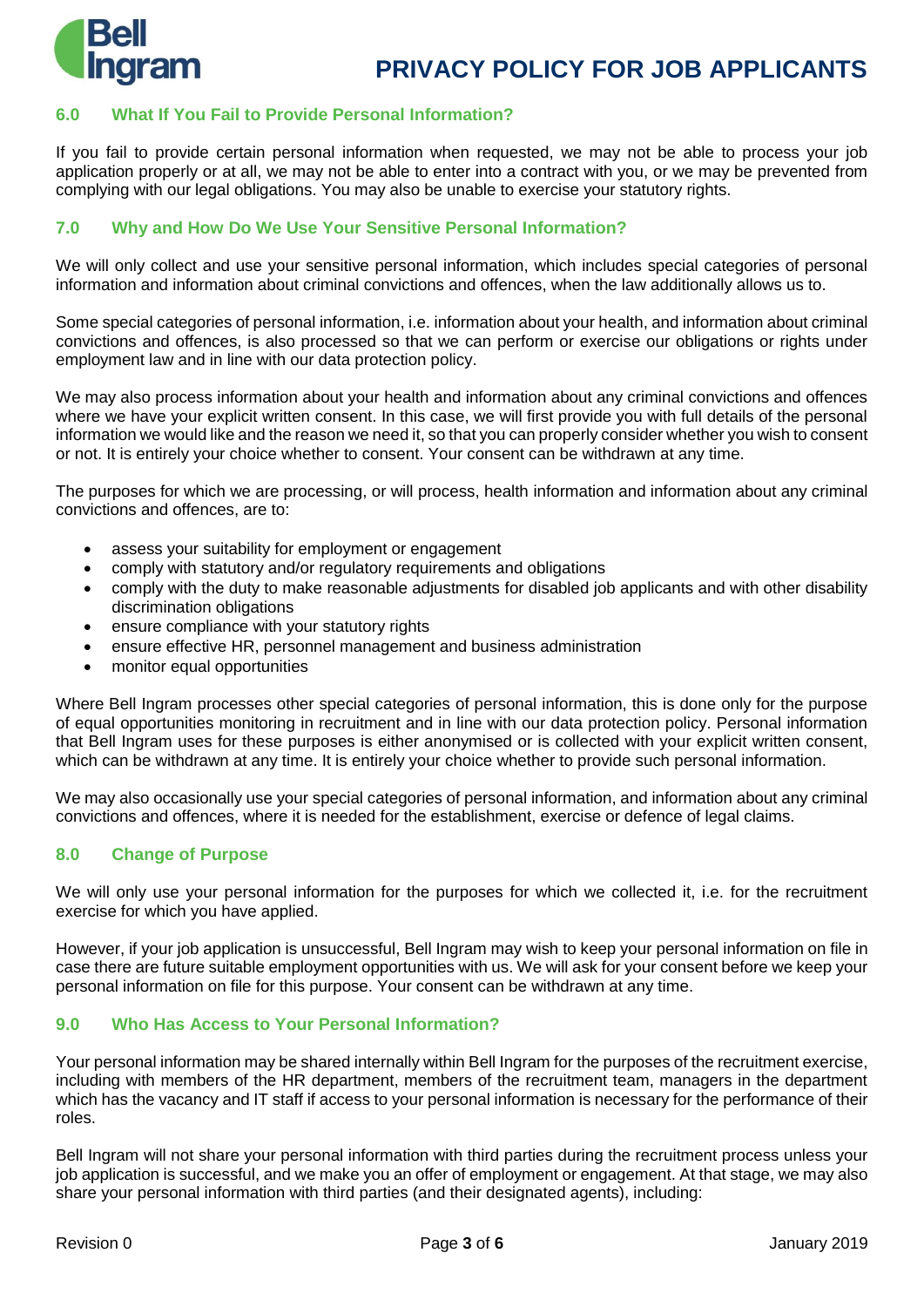

- external organisations for the purposes of conducting pre-employment reference and employment background checks
- former employers, to obtain references
- professional advisors, such as lawyers.

We may also need to share your personal information with a regulator or to otherwise comply with the law.

We may share your personal information with third parties where it is necessary to take steps at your request to enter into a contract with you, or to enter into a contract with you, where we need to comply with a legal obligation, or where it is necessary for our legitimate interests (or those of a third party).

#### **10.0 How Does Bell Ingram Protect Your Personal Information?**

Bell Ingram has put in place measures to protect the security of your personal information. It has internal policies, procedures and controls in place to try and prevent your personal information from being accidentally lost or destroyed, altered, disclosed or used or accessed in an unauthorised way. In addition, we limit access to your personal information to those employees, workers, agents, contractors and other third parties who have a business need to know in order to perform their job duties and responsibilities. You can obtain further information about these measures from our data compliance manager.

Where your personal information is shared with third parties, we require all third parties to take appropriate technical and organisational security measures to protect your personal information and to treat it subject to a duty of confidentiality and in accordance with data protection law. We only allow them to process your personal information for specified purposes and in accordance with our written instructions and we do not allow them to use your personal information for their own purposes.

Bell Ingram also has in place procedures to deal with a suspected data security breach and we will notify the Information Commissioner's Office (or any other applicable supervisory authority or regulator) and you of a suspected breach where we are legally required to do so.

## **11.0 For How Long Does Bell Ingram Keep Your Personal Information?**

Bell Ingram will only retain your personal information for as long as is necessary to fulfil the purposes for which it was collected and processed.

If your application for employment or engagement is unsuccessful, Bell Ingram will generally hold your personal information for one year after the end of the relevant recruitment exercise but this is subject to: (a) any minimum statutory or other legal, tax, health and safety, reporting or accounting requirements for particular data or records, and (b) the retention of some types of personal information for up to six years to protect against legal risk, e.g. if they could be relevant to a possible legal claim in a tribunal, County Court or High Court. If you have consented to Bell Ingram keeping your personal information on file in case there are future suitable employment opportunities with us, Bell Ingram will hold your personal information for a further one year after the end of the relevant recruitment exercise, or until you withdraw your consent if earlier.

If your application for employment or engagement is successful, personal information gathered during the recruitment process will be retained for the duration of your employment or engagement and in accordance with the privacy notice for employees, workers and contractors.

Personal information which is no longer to be retained will be securely and effectively destroyed or permanently erased from our IT systems and we will also require third parties to destroy or erase such personal information where applicable.

In some circumstances we may anonymise your personal information so that it no longer permits your identification. In this case, we may retain such information for a longer period.

#### **12.0 Your Rights in Connection with Your Personal Information**

As a data subject, you have a number of statutory rights. Subject to certain conditions, and in certain circumstances, you have the right to: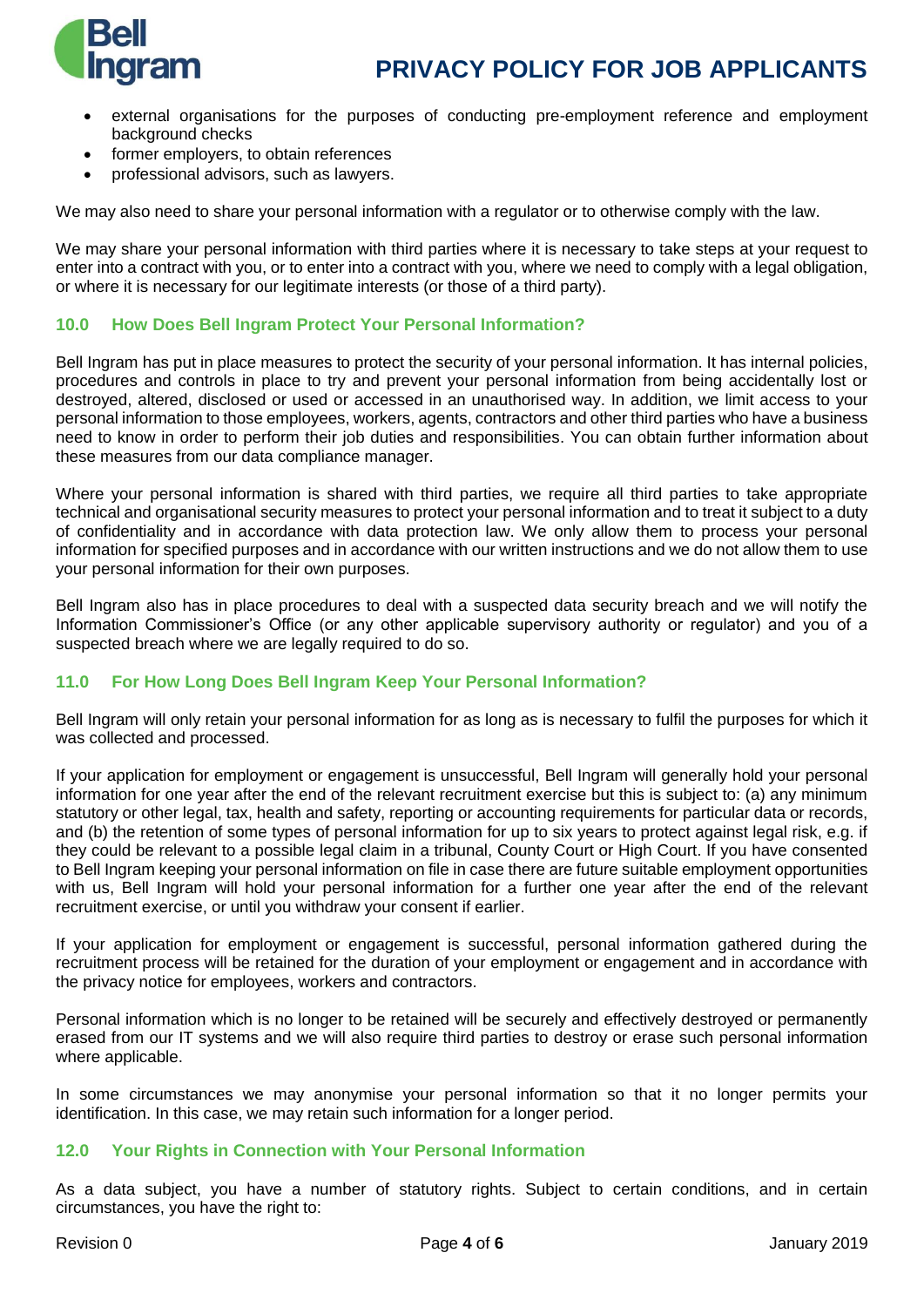

- request access to your personal information this is usually known as making a data subject access request and it enables you to receive a copy of the personal information we hold about you and to check that we are lawfully processing it
- request rectification of your personal information this enables you to have any inaccurate or incomplete personal information we hold about you corrected
- request the erasure of your personal information this enables you to ask us to delete or remove your personal information where there's no compelling reason for its continued processing, e.g. it's no longer necessary in relation to the purpose for which it was originally collected
- restrict the processing of your personal information this enables you to ask us to suspend the processing of your personal information, e.g. if you contest its accuracy and so want us to verify its accuracy
- object to the processing of your personal information this enables you to ask us to stop processing your personal information where we are relying on the legitimate interests of the business as our legal basis for processing and there is something relating to your particular situation which makes you decide to object to processing on this ground
- data portability this gives you the right to request the transfer of your personal information to another party so that you can reuse it across different services for your own purposes.

If you wish to exercise any of these rights, please contact our data compliance manager. We may need to request specific information from you in order to verify your identity and check your right to access the personal information or to exercise any of your other rights. This is a security measure to ensure that your personal information is not disclosed to any person who has no right to receive it.

In the limited circumstances where you have provided your consent to the processing of your personal information for a specific purpose, you have the right to withdraw your consent for that specific processing at any time. This will not, however, affect the lawfulness of processing based on your consent before its withdrawal. If you wish to withdraw your consent, please contact our data compliance manager. Once we have received notification that you have withdrawn your consent, we will no longer process your personal information for the purpose you originally agreed to, unless we have another legal basis for processing.

If you believe that Bell Ingram has not complied with your data protection rights, you have the right to make a complaint to the Information Commissioner's Office (ICO) at any time. The ICO is the UK supervisory authority for data protection issues.

## **13.0 Transferring Personal Information Outside the European Economic Area**

Bell Ingram will not transfer your personal information to countries outside the European Economic Area.

#### **14.0 Automated Decision Making**

Automated decision making occurs when an electronic system uses your personal information to make a decision without human intervention.

We do not envisage that any recruitment decisions will be taken about you based solely on automated decisionmaking, including profiling.

## **15.0 Changes to This Privacy Notice**

Bell Ingram reserves the right to update or amend this privacy notice at any time. We will issue you with a new privacy notice when we make significant updates or amendments. We may also notify you about the processing of your personal information in other ways.

#### **16.0 Contact**